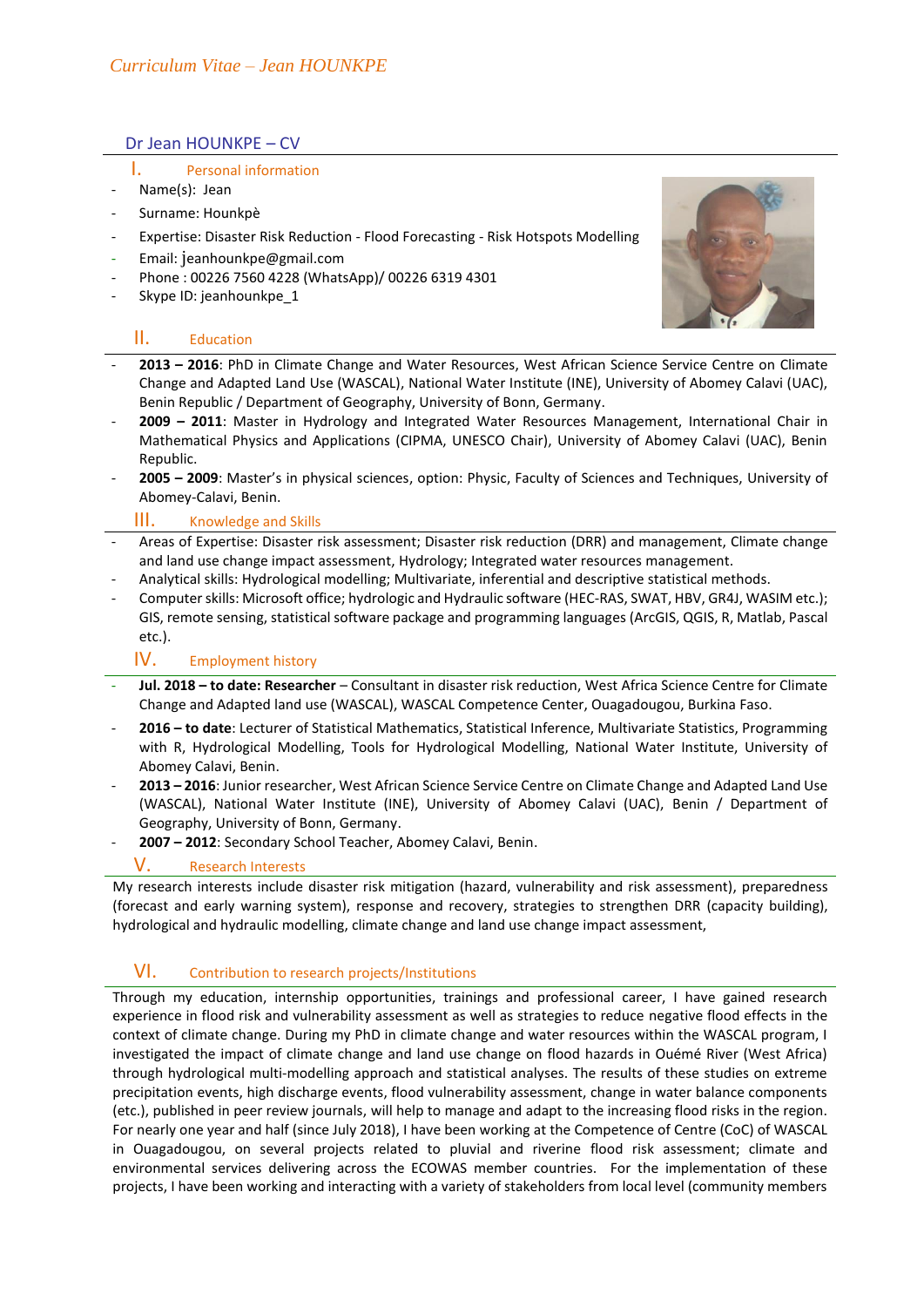including Farmers) to country level (national institutions and agencies in ECOWAS Member countries). Works undertaken that best Illustrate our achievements and capabilities are as follows:

**Name of assignment or project** (international competitive call)**:** Capacity building in support of weather, water and climate services in Mali and Niger

**Year:** 2019-2020

**Location:** Mali and Niger

**Funder:** World Bank

**Positions held:** Technical project coordinator, Team Member, Expert in DRR

**Activities performed:** 1- Provide guidance to the World Bank for strengthening technical and human capacity of all relevant stakeholders in Mali and Niger; 2- provide tailored short courses to strengthen the technical capacity of the technical experts of the national hydrometeorological services in Mali and Niger; 3- Provide guidance to the World Bank on investment planning for effective weather, water and climate services in Mali and Niger..

**Name of assignment or project** (international competitive call)**:** Disaster Risk Reduction Practice Research and Capacity Building Support to ECOWAS

**Year:** 2018-2019 **Location:** 15 ECOWAS countries **Funder:** World Bank **Positions held:** Team Member, Expert in DRR

**Activities performed:** 1- Conduct a baseline study on trans-boundary floods and disasters in the ECOWAS region; 2- Develop a regional flood forecasting system integrating existing regional and national systems and provide guidance on open data management; 3- Develop a policy note on a regional (ECOWAS) approach for post disaster recovery and reconstruction planning (including Post Disaster Needs Assessments), capacity building and support through institutions in the region, such as universities; 4- Facilitate training and capacity enhancement for the ECOWAS Commission and experts from member states related to flood forecasting, disaster preparedness and post disaster recovery planning; 5- Provide guidance on strengthening the academic network related to disaster risk management across different disciplines in West Africa and contribute to relevant regional conferences.

**Name of assignment or project** (international competitive call)**:** Participatory assessment of flood-related disaster prevention and development of an adapted coping system in Ghana

**Year:** 2018 - 2022

**Location:** Ghana

**Funder:** German Ministry of Education & research through IKARIM "Disaster and Risk Management" call **Positions held:** Team Member, Expert in DRR, Hydro Department, WASCAL

**Activities performed: (1)** Investigate the current status, gaps, weaknesses, and challenges of the flood risk management and strategy; (2) identify possible actions on reducing the flood-related risk at national level; (3) develop and implement an innovative web-based DSS tool for an inter/trans-disciplinary participatory decisionmaking process.

**Name of assignment or project** (international competitive call)**:** Managing new risks and opportunities of agricultural development of African floodplains

**Year:** 2016-2019

### **Location: Senegal and Burkina Faso**

**Funder:** French Ministry of Foreign Affairs under AGRICORA programme (Agriculture and climatic risk management, tools and research in Africa)

**Positions held:** Technical and administrative assistant, Expert in Hydroclimate risk assessment

**Activities performed:** 1- Analysis of the evolution of agricultural development policies in floodplains 2- Regional and participatory diagnosis of the diversity of exploitation conditions in floodplains and the problems encountered on a sample of representative sites in the region and intervention policies 3- Assessment of hydro-climatic hazards and the effects of developments on water regimes in floodplains and lowland areas 4- Assessment of current risk management modalities and adaptive and resilient capacities of production systems and communities 5- Strengthening the capacities of national research and stakeholder organizations.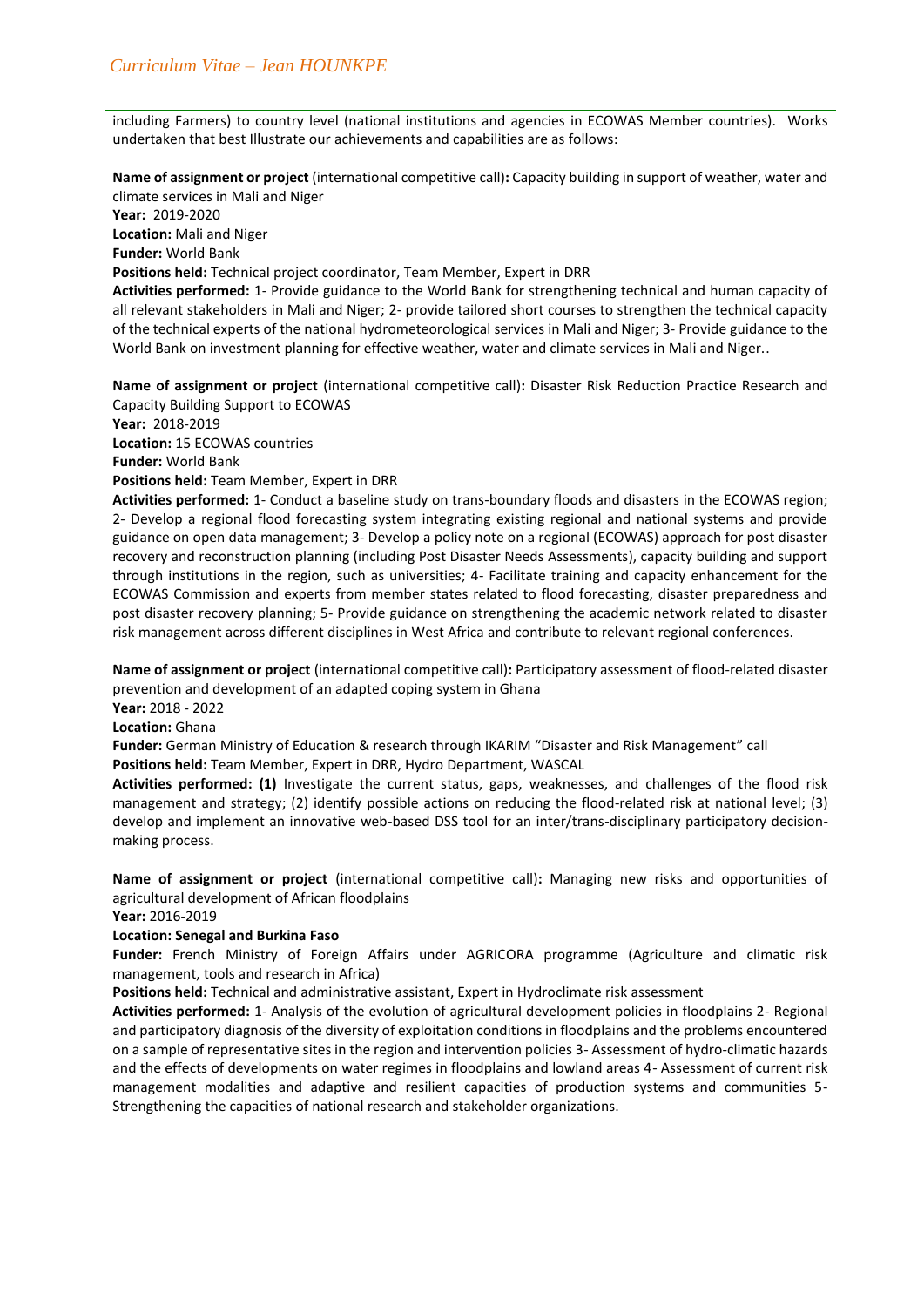## VII. Capacity Building

### **Supervision/mentorship of thesis**

MSc. And Bachelor students: 7

## VIII. Measures of Esteem

Jean Hounkpè was awarded the Benin government fellowship from 2005 to 2009 and the WASCAL Fellowship in 2013. Bossa has been serving as a reviewer for several peer-reviewed scientific journals including Water Journal (mdpi), Physics and chemistry of the earth, Natural Hazards, etc.

## IX. Selected publications

#### **Peer-reviewed:**

- Bossa, A. Y., Hounkpè, J., Yira, Y., Serpantié, G., Lidon, B., Fusillier, J. L., Sintondji, L. O., et al. Managing new risks and opportunities of agricultural development of African floodplains: Hydro-climatic risks and implications for rice production. **Under Review** in Climate Journal (2<sup>nd</sup> Round).
- Almoradie, A., de Brito, M. M., Evers, M., Bossa, A., Lumor, M., Norman, C., Yacouba, Y., **Hounkpè, J**. Current flood risk management practices in Ghana: gaps and opportunities for improving resilience. **Under Review** in J. Flood Risk Manag.
- **Hounkpè, J**., Diekkrüger, B. & Afouda, A. A., Sintondji, L. (**2019**) Land use change increases flood hazard: a multi - modelling approach to assess change in flood characteristics driven by socio - economic land use change scenarios. *Nat. Hazards*. Springer Netherlands. doi:10.1007/s11069-018-3557-8
- Serpantié, G., Dorée, A., Fusillier, J., Moity-maizi, P., Lidon, B., Douanio, M., Sawadogo, A., Bossa, A. Y., **Hounkpè, J**., (**2019**) Nouveaux risques dans les bas-fonds des terroirs soudaniens. Une étude de cas au Burkina Faso. *Cahiers Agricultures* 28(19). doi:10.1051/cagri/2019020
- **Hounkpè, J.**, Diekkrüger, B. and Afouda A., (**2018**): Challenges in Calibrating Hydrological Models To Simultaneously Evaluate Water Resources And Flood Hazard: A Case Study Of Zou Basin, Benin. Episodes Journal 41(2). doi:10.18814/epiiugs/2018/018010.
- Mat Jan A., Shabri A., **Hounkpè J**. and Badyalina B. (**2018**): Modelling Non-stationary Extreme Streamflow in Peninsular Malaysia. International Journal of Water, 12(2), 116–140.
- Atidegla CS, Sintondji LO, **Hounkpè J**, Kpadonou E (**2017**) Effets Du Labour Mécanisé Successif Sur Le Statut Nutritif Du Sol Et Le Rendement Du Riz Pluvial Dans La Commune d'Abomey Calavi (Sud Bénin). European Scientific Journal 13:341–357. doi: 10.19044/esj.2017.v13n30p341
- Badou D. F., Kapangaziwiri E., Diekkrüger, B., **Hounkpè J**. & Afouda, A. A. (**2016**): Evaluation of recent hydro-climatic changes in four tributaries of the Niger River basin (West Africa). *Hydrological Sciences Journal*, 62(5), 715-728, doi: 10.1080/02626667.2016.1250898.
- **Hounkpè J**, Diekkrüger B, Badou DF, Afouda AA (**2016**) Change in Heavy Rainfall Characteristics over the Ouémé River Basin, Benin Republic, West Africa. *Climate*, 4, 15, 1–24. doi:10.3390/cli4010015
- **Hounkpè J**, Diekkrüger B, Badou D, Afouda A (**2015**) Non-Stationary Flood Frequency Analysis in the Ouémé River Basin, Benin Republic. *Hydrology* 2:210–229. doi: 10.3390/hydrology2040210
- **Hounkpè J**., Afouda A., Diekkrüger B., Hountondji F. (**2015**): Modelling extreme streamflows under nonstationary conditions in Ouémé river basin, Benin, West Africa (in: Hydrological Sciences and Water Security: Past, Present and Future), doi:10.5194/piahs-366-143-2015
- **Hounkpè, J**., Afouda, A. A. & Diekkrüger, B. (**2015**) Use of climate indexes as covariates in modelling high discharges under nonstationary condition in Ouémé River. *E-proceedings 36th IAHR World Congress*, 1–5. Retrieved from [http://89.31.100.18/~iahrpapers/85339.pdf.](http://89.31.100.18/~iahrpapers/85339.pdf)

### **Book chapters and Reports:**

▪ **Hounkpè, J.**, Bossa, A. Y., Yira, Y., Fusillier, J., DA, S. A. & Keita, A. (n.d.) Fonctionnement hydrologique et hydraulique du bas-fond réaménagé de Bankandi dans la province du Ioba, Burkina Faso. In : *Agriculture et*